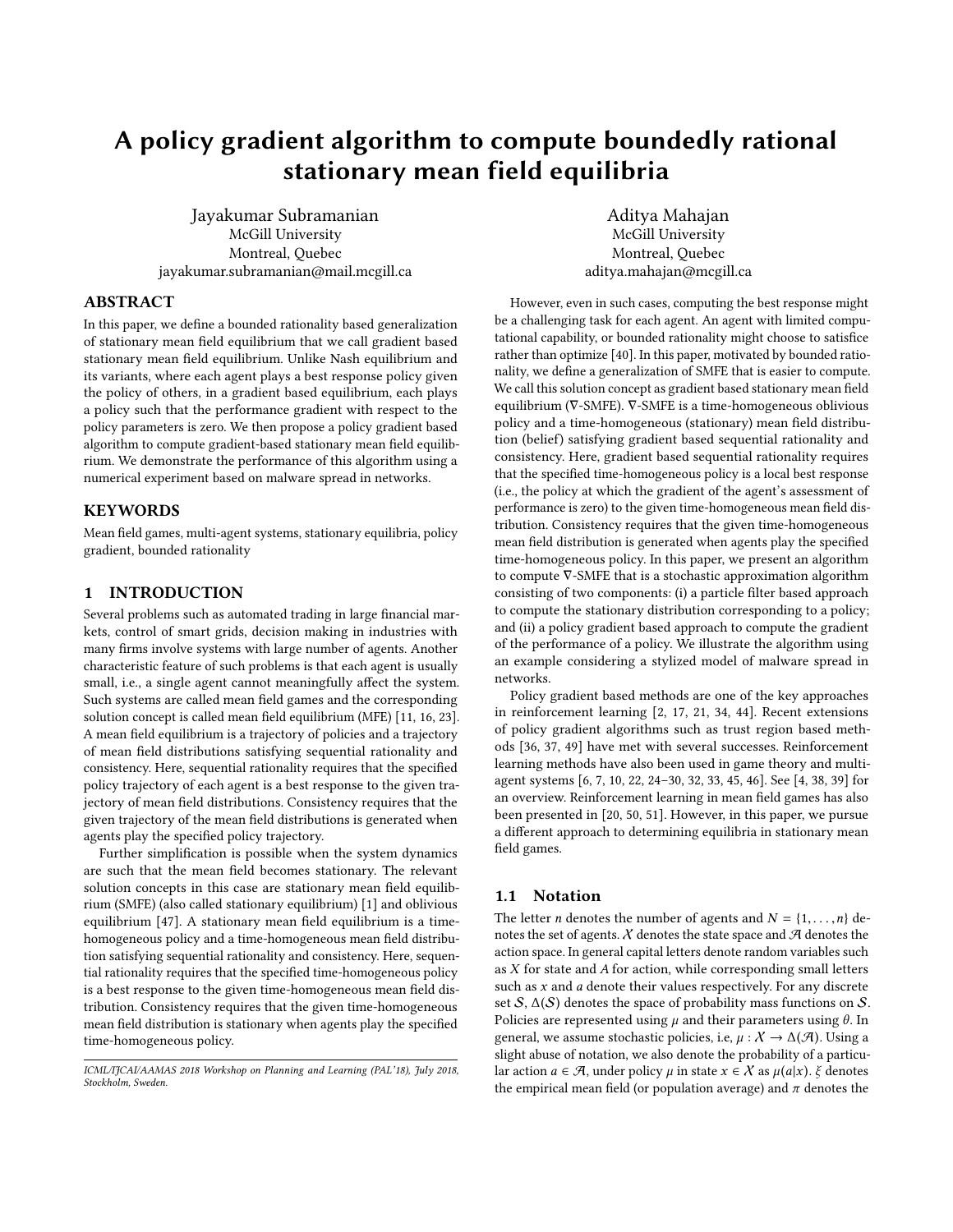statistical mean field (or infinite population limit of population average). We mostly use subscripts to denote time and in some cases the policy or the mean field. We sometimes use a subscript range to denote a set of quantities, such as,  $X_{0:t} = \{X_0, X_1, \ldots, X_t\}$ . Bold letters are used to denote profiles, for instance,  $X_t := \{X_t^i\}_{i \in \{1, ..., n\}}$ . [·]<sup>Θ</sup> is projection onto Θ. Other variables are defined when they are introduced in the text.

# 2 MODEL

Consider a non-zero sum stochastic dynamic game with imperfect information that runs for an infinite horizon. Let  $N \coloneqq \{1, \ldots, n\}$ denote the set of agents. Each agent  $i, i \in N$ , has a local state  $X_t^i \in \mathcal{X}$ and chooses actions  $A_t^i \in \mathcal{A}$  . The state space  $\mathcal X$  and the action space  $\mathcal A$  are finite and identical for all agents. Let  $X_t := \{X_t^1, \ldots, X_t^n\}$  and  $A_t := \{A_t^1, \ldots, A_t^n\}$  denote the state and action of all agents. The state of agent  $i, i \in N$ , evolves in a controlled Markovian manner; in particular, for any  $x^i \in \mathcal{X}$ , we have

$$
\mathbb{P}[X_{t+1}^i = x^i \mid X_{1:t}, A_{1:t}] = \mathbb{P}[X_{t+1}^i = x^i \mid X_t^i, A_t^i] =: P(x^i \mid X_t^i, A_t^i). \tag{1}
$$

All agents have identical dynamics with controlled transition matrices  $\{P(\cdot|\cdot,a)\}_{a\in\mathcal{A}}$ . The per-step payoff to agent *i* is given by a utility function  $u(X_t^i, A_t^i, \xi_t)$ , where  $\xi_t \in \Delta(\mathcal{X})$  is the population average (or the empirical mean field), which is given by:

$$
\xi_t(x) = \frac{1}{n} \sum_{i \in N} \mathbb{1}\{X_t^i = x\}, \quad \forall x \in \mathcal{X}.
$$
 (2)

Note that the utility function is the same for all agents. In general each agent  $i, i \in N$ , may use a history dependent behavioral policy  $\mu_t^i : \mathcal{X}^t \to \Delta(\mathcal{A})$ . Let  $\mu^i = {\mu_0^i, \mu_1^i, \dots}$  denote the policy of agent *i* for all time. The collection  $\mu := {\mu^1, \dots, \mu^n}$  is called the policy profile for all agents. Given a policy profile  $\mu$ , the payoff of agent  $i, i \in N$ , is given by:

$$
U^{i}(x;\mu) = \mathbb{E}_{A_{t}^{i} \sim \mu_{t}^{i}(X_{1:t}^{i})} \bigg[ \sum_{t=0}^{\infty} \gamma^{t} u(X_{t}^{i}, A_{t}^{i}, \xi_{t}) \bigg| X_{0} = x \bigg]. \tag{3}
$$

When the number of agents is large, identifying a perfect Bayesian equilibrium of the above game is quite challenging. Therefore, four simplifying assumptions have been considered in the literature [\[1,](#page-4-2) [5,](#page-4-8) [12,](#page-4-9) [15,](#page-4-10) [16,](#page-4-1) [23,](#page-5-0) [47\]](#page-5-1):

- (1) First, attention is restricted to oblivious policies, i.e., it is assumed that an agent uses only its current state to pick a distribution of actions. Thus,  $\mu_t^i : \mathcal{X} \to \Delta(\mathcal{A})$  and  $\overline{A}_t^i \sim$  $\mu_t^i(X_t^i)$ .
- (2) Second, attention is restricted to time-homogeneous oblivious policies, i.e., it is assumed that  $\mu_t^i$  does not depend on time.
- (3) Third, attention is restricted to symmetric policies, i.e., it is assumed that all agents play identical (oblivious) policies. Thus  $\mu = {\mu, \mu, \dots, \mu}$ . For ease of notation, we simply refer to the policy profile as  $\mu$ . For a symmetric policy, we have that for any  $y \in \mathcal{X}$ :

$$
\xi_{t+1}(y) = \sum_{x \in \mathcal{X}} \sum_{a \in \mathcal{A}} \xi_t(x) \mu(a \mid x) P(y \mid x, a). \tag{4}
$$

Thus, we may write,

$$
\xi_{t+1} = \Phi(\xi_t, \mu). \tag{5}
$$

(4) Finally, while evaluating the payoff, each agent assumes that the population average is stationary. Thus agent  $i$ 's assessment of its payoff is:

$$
V^i_{\mu,\pi}(x) = \mathbb{E}_{A^i_t \sim \mu(X^i_t)} \left[ \sum_{t=0}^{\infty} \gamma^t u(X^i_t, A^i_t, \pi) \middle| X^i_0 = x \right]. \tag{6}
$$

Note that this assessment is identical for all agents. So, in the sequel, we simply denote it by  $V_{\mu, \pi}$ .

Under these conditions, the following refinement of Nash equilibrium is used as a solution concept [\[1,](#page-4-2) [47\]](#page-5-1).

Definition 2.1 (Stationary mean field equilibrium (SMFE)). A stationary mean field equilibrium (SMFE) is a pair of a belief  $\pi \in \Delta(X)$ and a time-homogeneous oblivious policy  $\mu : \mathcal{X} \to \Delta(\mathcal{A})$  which satisfies the following two properties:

(1) Sequential Rationality: For any other time-homogeneous oblivious policy  $\tilde{\mu}: X \to \Delta(\mathcal{A}),$ 

$$
V_{\mu,\pi}(x) \ge V_{\tilde{\mu},\pi}(x), \quad \forall x \in \mathcal{X}.
$$
 (7)

(2) Consistency: The belief  $\pi$  is stationary under policy  $\mu$ , i.e.,

<span id="page-1-2"></span><span id="page-1-1"></span>
$$
\pi = \Phi(\pi, \mu). \tag{8}
$$

Note that it is possible to write a recursive expression for  $V_{\mu,\pi}$ using the standard dynamic programming decomposition. In particular,  $V_{\mu,\pi}$  is given by the unique bounded solution of the following fixed point equation:

$$
Q_{\mu,\pi}(x,a) = u(x,a,\pi) + \gamma \sum_{y \in \mathcal{X}} \mathbb{P}[y \mid x, a) V_{\mu,\pi}(y)], \qquad (9)
$$

$$
V_{\mu,\pi}(x) = \sum_{a \in \mathcal{A}} \mu(a|x) Q_{\mu,\pi}(x,a). \tag{10}
$$

Given the above dynamic program, we may rewrite the sequential rationality condition of SMFE as follows:

(1') Given a  $\pi \in \Delta(X)$ , let  $V^*_{\pi}$  be the unique bounded solution of the following fixed point equation:

$$
Q_{\pi}^{*}(x, a) = u(x, a, \pi) + \gamma \sum_{y \in X} \mathbb{P}[y | x, a) V_{\pi}^{*}(y)], \qquad (11)
$$

$$
V_{\pi}^{*}(x) = \max_{a \in \mathcal{A}} \{ Q_{\pi}^{*}(x, a) \}.
$$
 (12)

Then a policy  $\mu : \mathcal{X} \to \Delta(\mathcal{A})$  is sequentially rational given  $\pi$  if and only if

<span id="page-1-0"></span>
$$
\operatorname{supp}\{\mu(x)\} \in \underset{a \in \mathcal{A}}{\operatorname{arg\,max}} \{Q^*_{\pi}(x, a)\},\tag{13}
$$

which means that every action which has a positive weight under  $\mu(x)$  is a best response to  $\pi$ .

# 3 BOUNDEDLY RATIONAL STATIONARY MEAN FIELD EQUILIBRIA

SMFE provides a drastic simplification over perfect Bayesian equilibrium or even Markov perfect equilibrium for large population games. In spite of this simplification, numerically computing SMFE is still a formidable task. The obvious solution approach is to start with a guess  $\pi^{(1)}$  for the stationary mean field distribution, find the best response  $\mu^{(1)}$  by solving [\(12\)](#page-1-0), and then find the stationary distribution  $\pi^{(2)}$  corresponding to  $\mu^{(1)}$  and then iterate. There are two difficulties in such an approach. The first is a conceptual difficulty: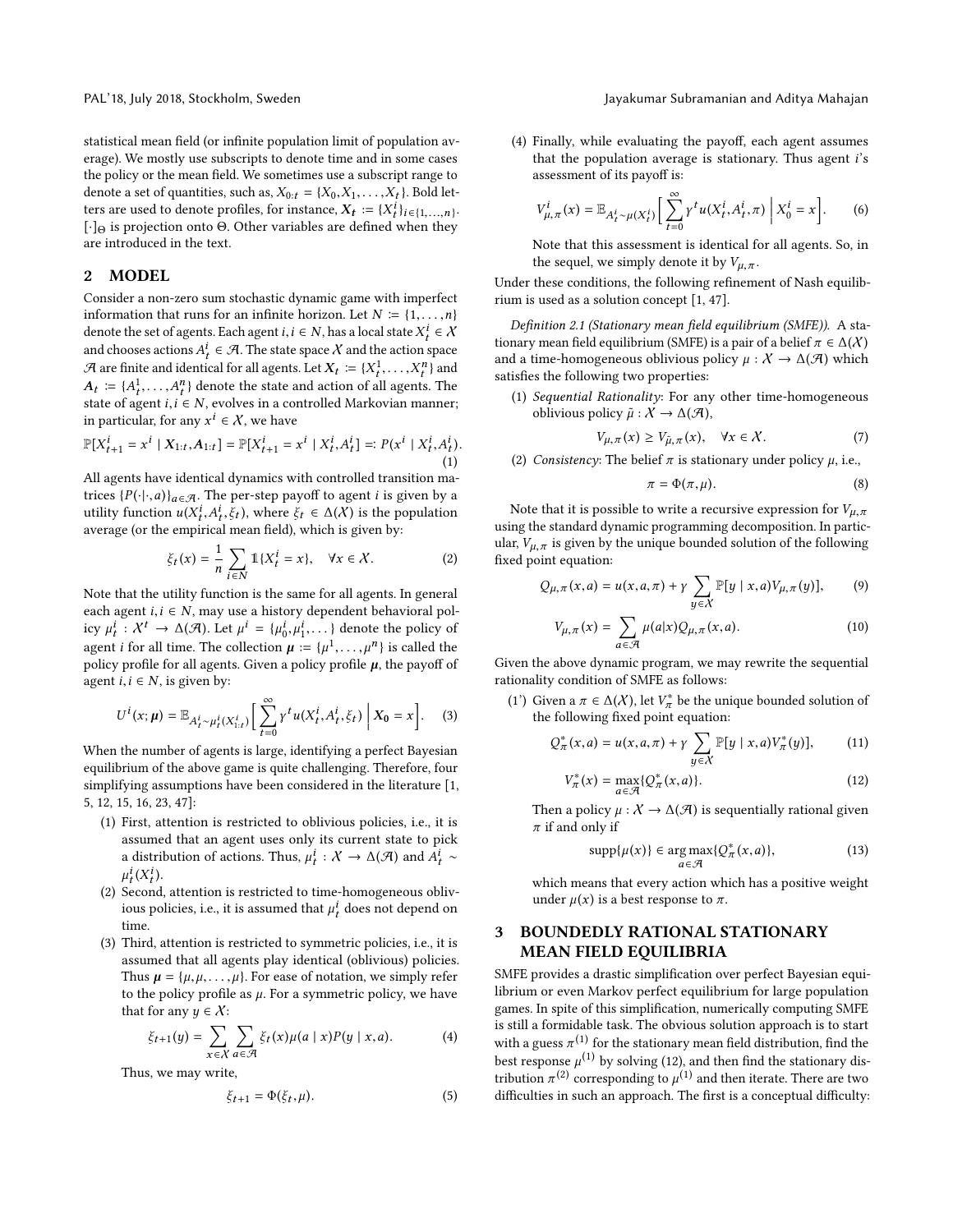Policy Gradient: Boundedly rational SMFE **PAL'18, July 2018, Stockholm, Sweden** PAL'18, July 2018, Stockholm, Sweden

it is not clear that such an iteration will converge. The second is a computational difficulty: each step of the iteration requires solving a dynamic program, which can be prohibitively difficult when the state space is large or continuous. Various sufficient conditions under which the above iteration converges have been identified in [\[1,](#page-4-2) [9,](#page-4-11) [13,](#page-4-12) [15,](#page-4-10) [47\]](#page-5-1). These partially resolve the first conceptual difficulty. In this paper, we propose a methodology to resolve the second computational difficulty.

To obtain a computationally tractable method to solve the dynamic program, we assume that the agents have bounded rational-ity [\[40\]](#page-5-2) and restrict attention to a class of parametrized policies  $\mu_{\theta}$ , where the parameter  $\theta$  belongs to a closed convex subset  $\Theta$  of a Euclidean space. With a slight abuse of notation, we also sometimes use  $\theta$  to denote  $\mu_{\theta}$ . In addition, we assume that instead of finding a global best response,

$$
\theta \in \underset{\theta \in \Theta}{\arg \max} V_{\theta, \pi},\tag{14}
$$

the boundedly rational agent is satisfied with a local best response,

$$
\theta \text{ is such that } \nabla_{\theta} V_{\theta,\pi} = 0. \tag{15}
$$

Based on this, we define the following generalization of SMFE, which we call gradient based SMFE and denote by ∇-SMFE.

Definition 3.1 ( $\nabla$ -SMFE). A gradient based SMFE ( $\nabla$ -SMFE) is a pair of belief  $\pi \in \Delta(X)$  and a parametrized policy  $\mu_{\theta}: X \to \Delta(\mathcal{A}),$ where  $\theta \in \Theta$ , which satisfies the following two properties:

(1) Gradient based sequential rationality: Let  $V_{\theta,\pi}$  be the fixed point of [\(9\)](#page-1-1) and [\(10\)](#page-1-2). Then,

<span id="page-2-3"></span>
$$
\nabla_{\theta} V_{\theta, \pi} = 0. \tag{16}
$$

(2) Consistency: The belief  $\pi$  is stationary under policy  $\mu_{\theta}$ , i.e.,

<span id="page-2-2"></span>
$$
\pi = \Phi(\pi, \mu_{\theta}).\tag{17}
$$

<span id="page-2-0"></span>PROPOSITION 3.2. Given a stationary belief  $\pi \in \Delta(X)$ , an initial distribution  $\xi_0 \in \Delta(X)$ , and a policy  $\mu_\theta$ ,  $\theta \in \Theta$ , define the agent's assessment of the payoff as:

$$
J_{\theta,\pi} := \mathbb{E}_{X \sim \xi_0} [V_{\theta,\pi}(X)] = \sum_{x \in \mathcal{X}} V_{\theta,\pi}(x) \xi_0(x). \tag{18}
$$

Then the policy  $\mu_\theta$  is gradient based sequentially rational with respect to  $\pi$  if and only if

$$
\nabla_\theta J_{\theta,\pi}=0.
$$

Proof. We first prove if  $\mu_{\theta}$  is gradient based sequentially rational then  $\nabla_{\theta} J_{\theta,\pi} = 0$ . Now,  $J_{\theta,\pi} = \mathbb{E}_{X \sim \xi_0} V_{\theta,\pi}(X)$ . Therefore,  $\nabla_{\theta} J_{\theta, \pi} = \mathbb{E}_{X \sim \xi_0} \nabla_{\theta} V_{\theta, \pi}(X)$ . So, if  $\theta$  is gradient based sequentially rational (i.e.  $\nabla_{\theta} V_{\theta, \pi} = 0$ ), then  $\nabla_{\theta} J_{\theta, \pi} = 0$ .

We now prove the other direction, i.e.,  $\nabla_{\theta} J_{\theta, \pi} = 0$  implies  $\mu_{\theta}$ is gradient based sequentially rational. Suppose  $\xi_0$  is a delta distribution with  $\xi_0(x) = 1$  and  $\xi_0(y) = 0$  for all  $y \neq x$ , where  $x, y \in \mathcal{X}$ . Then  $\nabla_{\theta} J_{\theta, \pi} = 0$  implies that  $\nabla_{\theta} V_{\theta, \pi}(x) = 0$ . Since the choice of x is arbitrary, we have  $\nabla_{\theta} V_{\theta, \pi}(x) = 0$  for all  $x \in \mathcal{X}$ . Thus,  $\mu_{\theta}$  is gradient based sequentially rational.  $□$ 

Based on Proposition [3.2,](#page-2-0) we propose an iterative algorithm to compute a  $\nabla$ -SMFE. The main idea is as follows. For any  $\theta \in \Theta$ , let  $\pi_{\theta}$  be the stationary distribution corresponding to policy  $\mu_{\theta}$  and let  $G_{\theta}$  be an unbiased estimator of  $\nabla_{\theta} J_{\theta, \pi_{\theta}}$ . Then, we can start with

Algorithm 1: StationaryDistribution

| : $\xi_0$ : Initial distribution<br>input                                                                                                              |
|--------------------------------------------------------------------------------------------------------------------------------------------------------|
| $\theta$ : Policy parameter                                                                                                                            |
| $B:$ Burn-in period                                                                                                                                    |
| $n_p$ : Number of particles                                                                                                                            |
| <b>output</b> : $\pi$ : Stationary distribution                                                                                                        |
| for $i = 1 : n_p$ do                                                                                                                                   |
| $\begin{vmatrix} x_0^i \sim \xi_0 \\ \textbf{for } t = 0 : B \textbf{ do} \end{vmatrix}$                                                               |
|                                                                                                                                                        |
|                                                                                                                                                        |
| $\begin{array}{c} \begin{array}{c} \begin{array}{c} a_t^i \sim \mu_\theta \\ x_{t+1}^i \sim P(\cdot x_t^i, a_t^i) \end{array} \end{array} \end{array}$ |
| for $x \in \mathcal{X}$ do                                                                                                                             |
| $\pi(x) = \frac{1}{n_0} \sum_{i=1}^{n_p} \mathbb{1}\{x_{B+1}^i = x\}$                                                                                  |
| return $\pi$                                                                                                                                           |

<span id="page-2-4"></span>any initial guess  $\theta_0 \in \Theta$ , and at each step, update the guess using stochastic gradient ascent:

<span id="page-2-1"></span>
$$
\theta_{k+1} = [\theta_k + \alpha_k G_{\theta_k}]_{\Theta},\tag{19}
$$

where  $\{\alpha_k\}_{k\geq 0}$  is a sequence of learning rates that satisfy the standard conditions:  $\sum \alpha_k = \infty$  and  $\sum \alpha_k^2 < \infty$ . Then we have the following:

Proposition 3.3. If the iteration [\(19\)](#page-2-1) converges to a limit  $\theta^*$  along any sample path, then  $(\theta^*, \pi_{\theta^*})$  is a  $\nabla$ -SMFE.

Proof. At any step of the iteration, we have that  $\pi_{\theta}$  is the stationary distribution corresponding to  $\mu_{\theta}$ ; and therefore consis-tency [\(17\)](#page-2-2) is satisfied. At convergence, we have that  $\nabla_{\theta} J_{\theta^*, \pi_{\theta^*}} = 0$ . Therefore by Proposition [3.2,](#page-2-0) gradient based sequential rational-ity [\(16\)](#page-2-3) is satisfied by  $\theta^*$ . □

To convert the above iteration to a complete algorithm, we need two components:

- (1) Given a policy  $\mu_{\theta}$ , compute the stationary distribution  $\pi_{\theta}$ .
- (2) Given a mean field  $\pi$  and a policy  $\mu_{\theta}$ , compute an unbiased estimate of  $\nabla_{\theta} J_{\theta, \pi}$ .

For the first component, we use a particle filter based approach to compute the stationary distribution  $\pi_{\theta}$ . The details are shown in Algorithm [1.](#page-2-4)

For the second component, we use standard policy gradient approaches from reinforcement learning: likelihood ratio based gradient estimate [\[21,](#page-5-4) [44\]](#page-5-6) or simultaneous perturbation based gradient estimate [\[3,](#page-4-13) [18,](#page-5-22) [31,](#page-5-23) [41\]](#page-5-24). The details are given below.

#### 3.1 Likelihood ratio based gradient estimation

One approach to estimate the performance gradient is to use likeli-hood radio based estimates [\[8,](#page-4-14) [35,](#page-5-25) [48\]](#page-5-26). Suppose the policy  $\mu_{\theta}(X)$  is differentiable with respect to  $\theta$ . For any time t, define the likelihood function

$$
\Lambda_{\theta}^{t} = \nabla_{\theta} \log[\mu_{\theta}(A_t \mid X_t)],\tag{20}
$$

where with a slight abuse of notation  $\mu_{\theta}(A_t|X_t)$  denotes the probability of choosing action  $A_t$  in state  $X_t$  under policy  $\mu_{\theta}$ . Then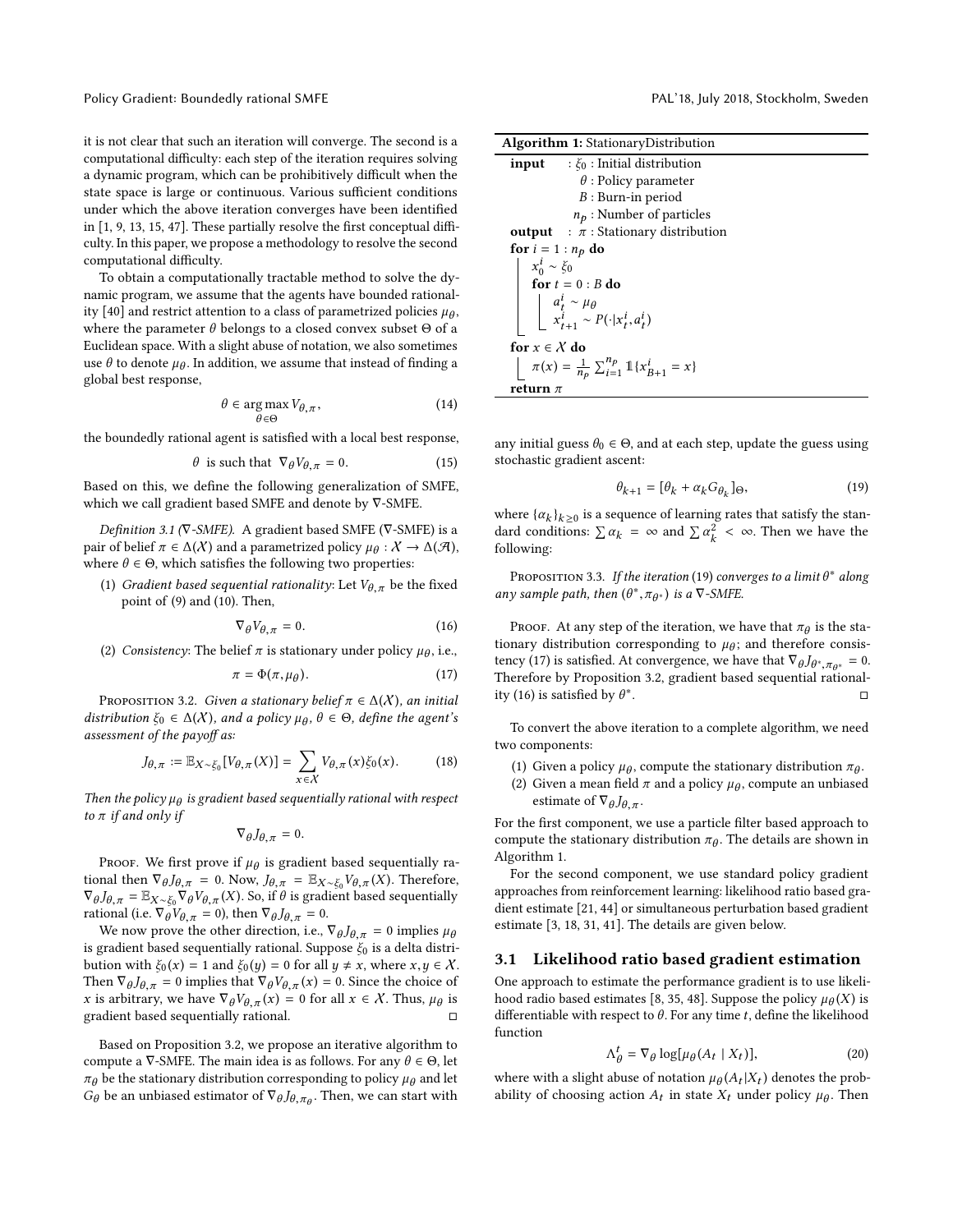| Algorithm 2: Likelihood ratio based algorithm to compute |  |  |
|----------------------------------------------------------|--|--|
| $\nabla$ -SMFE                                           |  |  |

| input                 | : $\theta_0$ : Initial policy parameter                             |
|-----------------------|---------------------------------------------------------------------|
|                       | $K:$ Number of iterations                                           |
|                       | $\xi_0$ : Initial mean field distribution                           |
|                       | $B:$ Burn-in period                                                 |
|                       | $n_p$ : Number of particles                                         |
|                       | <b>output</b> : $\theta$ : Estimated $\nabla$ -SMFE parameter       |
|                       | for <i>iterations</i> $k = 1 : K$ do                                |
|                       | $\pi_k$ = StationaryDistribution( $\xi_0, \mu_{\theta_k}, B, n_p$ ) |
|                       | $G_{\theta_k}$ = PolicyGradient( $\theta_k$ , $\xi_0$ , $\pi_k$ )   |
|                       | Compute $\theta_{k+1}$ using (19)                                   |
| return $\theta_{K+1}$ |                                                                     |

from [\[2,](#page-4-3) [44,](#page-5-6) [48\]](#page-5-26) we know that:

<span id="page-3-0"></span>
$$
\nabla_{\theta} V_{\theta,\pi}(x) = \mathbb{E}_{A_t \sim \mu_{\theta}(X_t)} \left[ \sum_{\sigma=0}^{\infty} \Lambda_{\theta}^{\sigma} V_{\theta,\pi}(X_{\sigma}) \middle| X_0 = x \right].
$$
 (21)

Thus,

$$
\nabla_{\theta} J_{\theta,\pi} = \mathbb{E}_{X \sim \xi_0} [\nabla_{\theta} V_{\theta,\pi}(X)]. \tag{22}
$$

An algorithm to compute ∇-SMFE based on the likelihood ratio approach is given in Algorithm [2.](#page-3-0) The PolicyGradient function in Algorithm [2](#page-3-0) can be obtained by an actor only method such as Monte Carlo [\[43\]](#page-5-27) or Renewal Monte Carlo [\[42\]](#page-5-28), or using an actor critic method such as SARSA [\[43\]](#page-5-27). Additionally, variance reduction techniques such as subtracting a baseline or using minibatch averaging may also be used.

# 3.2 Simultaneous perturbation based gradient estimation

Another approach to estimate the performance gradient is to use simultaneous perturbation based methods [\[3,](#page-4-13) [18,](#page-5-22) [31,](#page-5-23) [41\]](#page-5-24). This approach is useful when the policy  $\mu$  is not a differentiable function of its parameters  $\theta$ . Now, given any distribution  $\xi_0$ , we can estimate  $J_{\theta,\pi}$  using  $V_{\theta,\pi}$  as:

$$
J_{\theta,\pi} = \mathbb{E}_{X \sim \xi_0} [V_{\theta,\pi}(X)]. \tag{23}
$$

The two-sided form of simultaneous perturbation estimates are given as:

<span id="page-3-2"></span>
$$
\widehat{\nabla}J_{\theta,\pi} = \eta(J_{\theta+\beta\eta,\pi} - J_{\theta-\beta\eta,\pi})/2\beta.
$$
 (24)

Thus,

$$
\widehat{\nabla}J_{\theta,\pi} = \eta(\mathbb{E}_{X \sim \xi_0} [V_{\theta + \beta \eta,\pi}(X)] - \mathbb{E}_{X \sim \xi_0} [V_{\theta - \beta \eta,\pi}(X)])/2\beta. \tag{25}
$$

where  $\eta$  is a random variable with the same dimension as  $\theta$  and  $\beta$  is a small constant. The above method is called simultaneous perturbation stochastic approximation (SPSA) [\[31,](#page-5-23) [41\]](#page-5-24), when  $\eta_i \sim$ Rademacher( $\pm$ 1); and it is called smoothed functional stochastic approximation (SFSA) [\[3,](#page-4-13) [18\]](#page-5-22) when  $\eta \sim \text{Normal}(0, I)$ .

An algorithm to compute ∇-SMFE based on the simultaneous perturbation approach is given in Algorithm [3.](#page-3-1) As in the case of the likelihood ratio based approach, the PolicyEvaluation function in Algorithm [3](#page-3-1) may be obtained by an actor only method such as Monte Carlo [\[43\]](#page-5-27) or Renewal Monte Carlo [\[42\]](#page-5-28), or using an actor critic method such as SARSA [\[43\]](#page-5-27).

PAL'18, July 2018, Stockholm, Sweden Jayakumar Subramanian and Aditya Mahajan

| <b>Algorithm 3:</b> Simultaneous perturbation based algorithm to                                |  |  |
|-------------------------------------------------------------------------------------------------|--|--|
| compute $\nabla$ -SMFE                                                                          |  |  |
| $\theta_0$ : Initial policy parameter<br>input                                                  |  |  |
| $K:$ Number of iterations                                                                       |  |  |
| $\xi_0$ : Initial mean field distribution                                                       |  |  |
| $B:$ Burn-in period                                                                             |  |  |
| $\beta$ : Magnitude of perturbation                                                             |  |  |
| $n_p$ : Number of particles                                                                     |  |  |
| <b>output</b> : $\theta$ : Estimated $\nabla$ -SMFE parameter                                   |  |  |
| <b>for</b> iterations $k = 1 : K$ <b>do</b>                                                     |  |  |
| $\pi_k$ = StationaryDistribution( $\xi_0, \mu_{\theta_k}, B, n_p$ )                             |  |  |
| Let $\eta \sim$ Uniform $\{-1,1\}$ or $\eta \sim \mathcal{N}(0,1)$                              |  |  |
| $\theta_k^+ = \theta_k + \eta \beta$                                                            |  |  |
| $\theta_k^- = \theta_k - \eta \beta$                                                            |  |  |
| $\widehat{J}_{\theta+\beta\eta,\pi}$ = PolicyEvaluation $(\theta_k^+, \xi_0, \pi_k)$            |  |  |
| $\tilde{J}_{\theta-\beta\eta,\pi}$ = Policy Evaluation $(\theta_k^-,\xi_0,\pi_k)$               |  |  |
| Compute $G_{\theta_k}$ as an estimate of $\overline{\nabla}_{\theta} J_{\theta,\pi}$ using (24) |  |  |
| Compute $\theta_{k+1}$ using (19)                                                               |  |  |
| return $\theta_{K+1}$                                                                           |  |  |

#### <span id="page-3-1"></span>4 NUMERICAL STUDY

For our numerical study, we consider a stylized model of malware spread in networks [\[13,](#page-4-12) [14\]](#page-4-15). In this model, the state of an agent denotes its health. The state space is continuous with  $X = [0,1]$ , where  $X = 0$  is the most healthy state and  $X = 1$  is the least healthy state. The action space is  $\mathcal{A} = \{0, 1\}$ , where  $A^i = 0$  means do nothing and  $A^i = 1$  means take corrective action. The dynamics are given by:

$$
X_{t+1}^{i} = \begin{cases} X_t^{i} + (1 - X_t^{i})\eta_t, & \text{for } A_t^{i} = 0, \\ 0, & \text{for } A_t^{i} = 1, \end{cases}
$$
 (26)

where  $\{\eta_t\}_{t \geq 0}$  is an i.i.d. process with probability density function  $\boldsymbol{f}.$  The per-step payoff is:

$$
u(x, a, \xi) = -(k + \bar{\xi})x - \lambda a,\tag{27}
$$

where  $\bar{\xi}$  is the mean of  $\xi$  and  $k, \lambda$  are given constants. It is shown in [\[13,](#page-4-12) [14\]](#page-4-15) that the SMFE policy has a threshold structure. So we restrict attention to threshold based policies with  $\Theta = [0,1]$ , where:

$$
\mu_{\theta}(x) = \begin{cases} 0, & \text{if } x < \theta, \\ 1, & \text{if } x \ge \theta. \end{cases} \tag{28}
$$

In our experiments, we choose  $f = \text{Uniform}[0,1], k = 0.2, \lambda = 0.5,$ and we discretize the state space into 101 uniformly sized cells  ${0,0.01,..., 1}$ . We use a discount factor of  $\gamma = 0.9$ . Since the policy is not differentiable, we estimate the gradient using simultaneous perturbation (Algorithm [3\)](#page-3-1). We use the following parameters:  $n_p =$ 1000,  $\theta_0 = 0.1$ ,  $K = 200$ ,  $B = 200$ ,  $\beta = 0.1$ ,  $\eta \sim$  Uniform{-1,1} and  $\xi_0$  = Uniform(X), and choose the learning rates corresponding to ADAM [\[19\]](#page-5-29) with the  $\alpha$  parameter of ADAM as 0.01 and standard values for the other ADAM parameters.

The thresholds, performances and stationary mean fields versus samples over various iterations are given in figures [1a,1b](#page-4-16) and [1c.](#page-4-16) The exact values (SMFE) for these parameters obtained using the method specified in [\[13\]](#page-4-12) are shown in black in these figures. We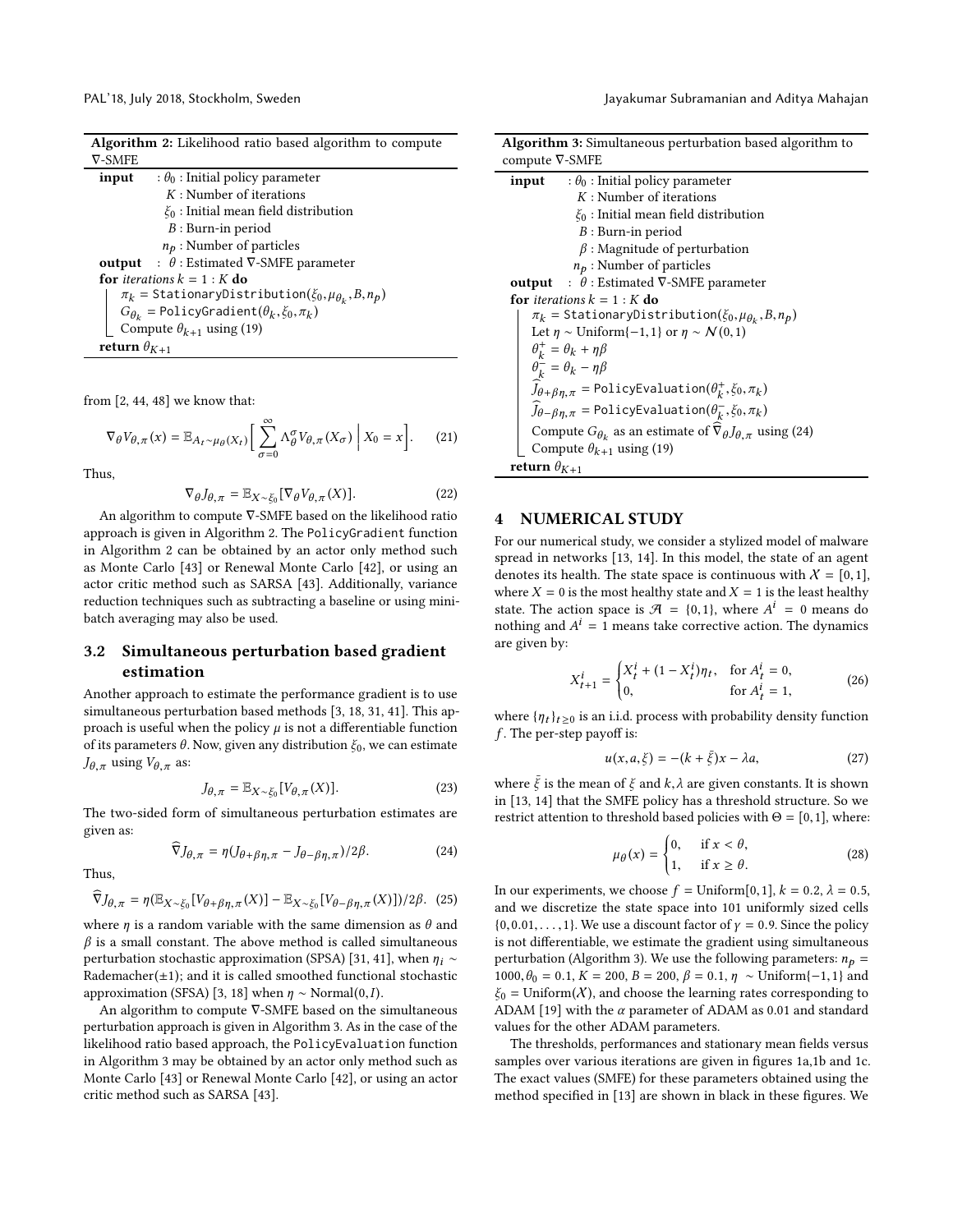<span id="page-4-16"></span>

(a) Threshold versus samples



(b) Performance versus samples



(c) Average of stationary mean field versus samples

Figure 1: ∇-SMFE computation. The solid lines show the mean values and the shaded regions show the  $\pm$  two standard deviation region over 100 runs.

note that all these three parameters converge fairly quickly to the approximate values with small error.

#### 5 CONCLUSION & FUTURE WORK

In this paper, we define a new equilibrium concept, gradient based stationary mean field equilibrium, for a class of large population games, based on stationary mean field equilibrium, which takes into account bounded rationality. We then develop an algorithm to compute this equilibrium and present a numerical example to illustrate computation of this equilibrium.

Although we presented only policy based algorithms (Actor only and Actor Critic), bounded rationality can also be modelled using a Critic only variant. Here, function approximation used in the Critic makes the agent boundedly rational. The detailed algorithm for this approach can be derived in a similar manner to the algorithms presented in this paper.

Another important point is the distinction of the algorithms presented here from reinforcement learning. The proposed algorithm is a simulation based algorithm but it is not an online reinforcement learning algorithm for the following reasons. Even though each agent can in-principle run these two algorithms individually (for Algorithm [3,](#page-3-1) the agent would need to know the per-step payoff function), prior to actually playing the game, each agent needs to make an assumption on all other agents' behaviour in the learning phase. This coordination in learning is not easily justified in a competitive game with strategic agents, where the agents can try and influence their opponents during learning. Since we do not explicitly account for this consideration, the proposed approach is not an online reinforcement learning algorithm. This implies that, though our algorithms are useful in computing a boundedly rational equilibrium, the iterates in our algorithm are not representative of the learning dynamics of individual agents.

#### REFERENCES

- <span id="page-4-2"></span>[1] Sachin Adlakha, Ramesh Johari, and Gabriel Y Weintraub. 2015. Equilibria of dynamic games with many players: Existence, approximation, and market structure. Journal of Economic Theory 156 (2015), 269-316.
- <span id="page-4-3"></span>[2] Jonathan Baxter and Peter L Bartlett. 2001. Infinite-horizon policy-gradient estimation. Journal of Artificial Intelligence Research 15 (2001), 319-350.
- <span id="page-4-13"></span>[3] Shalabh Bhatnagar, HL Prasad, and LA Prashanth. 2013. Stochastic Recursive Algorithms for Optimization: Simultaneous Perturbation Methods. Vol. 434. Springer.
- <span id="page-4-7"></span>[4] Lucian Buşoniu, Robert Babuška, and Bart De Schutter. 2010. Multi-agent reinforcement learning: An overview. In Innovations in multi-agent systems and applications-1. Springer, 183-221.
- <span id="page-4-8"></span>[5] Rene Carmona and François Delarue. 2017. Probabilistic Theory of Mean Field Games with Applications I. Springer.
- <span id="page-4-4"></span>[6] Jakob Foerster, Yannis M Assael, Nando de Freitas, and Shimon Whiteson. 2016. Learning to communicate with deep multi-agent reinforcement learning. In Advances in Neural Information Processing Systems. 2137-2145.
- <span id="page-4-5"></span>[7] Jakob Foerster, Nantas Nardelli, Gregory Farquhar, Philip Torr, Pushmeet Kohli, Shimon Whiteson, et al. 2017. Stabilising experience replay for deep multi-agent reinforcement learning. arXiv preprint arXiv:1702.08887 (2017).
- <span id="page-4-14"></span>[8] Peter Glynn. 1990. Likelihood Ratio Gradient Estimation for Stochastic Systems. Commun. ACM 33 (1990), 75-84.
- <span id="page-4-11"></span>[9] Diogo A. Gomes, Joana Mohr, and Rafael Rig ao Souza. 2010. Discrete time, finite state space mean field games. Journal de Mathématiques Pures et Appliquées 93, 3  $(2010), 308 - 328.$
- <span id="page-4-6"></span>[10] Matthew Hausknecht and Peter Stone. 2015. Deep reinforcement learning in parameterized action space. arXiv preprint arXiv:1511.04143 (2015).
- <span id="page-4-0"></span>[11] Minyi Huang, Peter E Caines, and Roland P Malhamé. 2007. Large-population cost-coupled LQG problems with nonuniform agents: individual-mass behavior and decentralized epsilon-Nash equilibria. IEEE Trans. Automat. Control 52, 9  $(2007), 1560 - 1571.$
- <span id="page-4-9"></span>[12] Minyi Huang, Peter E. Caines, and Roland P. Malhamé. 2007. The Nash certainty equivalence principle and McKean-Vlasov systems: An invariance principle and entry adaptation. In 46th IEEE Conference on Decision and Control, CDC 2007, New Orleans, LA, USA, December 12-14, 2007. 121-126. [https://doi.org/10.1109/CDC.](https://doi.org/10.1109/CDC.2007.4434627) [2007.4434627](https://doi.org/10.1109/CDC.2007.4434627)
- <span id="page-4-12"></span>[13] M. Huang and Y. Ma. 2016. Mean field stochastic games: Monotone costs and threshold policies. In 2016 IEEE 55th Conference on Decision and Control (CDC). 7105-7110.
- <span id="page-4-15"></span>[14] M. Huang and Y. Ma. 2017. Mean Field Stochastic Games with Binary Action Spaces and Monotone Costs. ArXiv e-prints (Jan. 2017). arXiv[:math.OC/1701.06661](http://arxiv.org/abs/math.OC/1701.06661)
- <span id="page-4-10"></span>[15] M. Huang and Y. Ma. 2017. Mean field stochastic games with binary actions: Stationary threshold policies. In 2017 IEEE 56th Annual Conference on Decision and Control (CDC), 27-32.
- <span id="page-4-1"></span>[16] Minyi Huang, Roland P Malhamé, and Peter E Caines. 2006. Large population stochastic dynamic games: closed-loop McKean-Vlasov systems and the Nash certainty equivalence principle. Communications in Information & Systems 6, 3